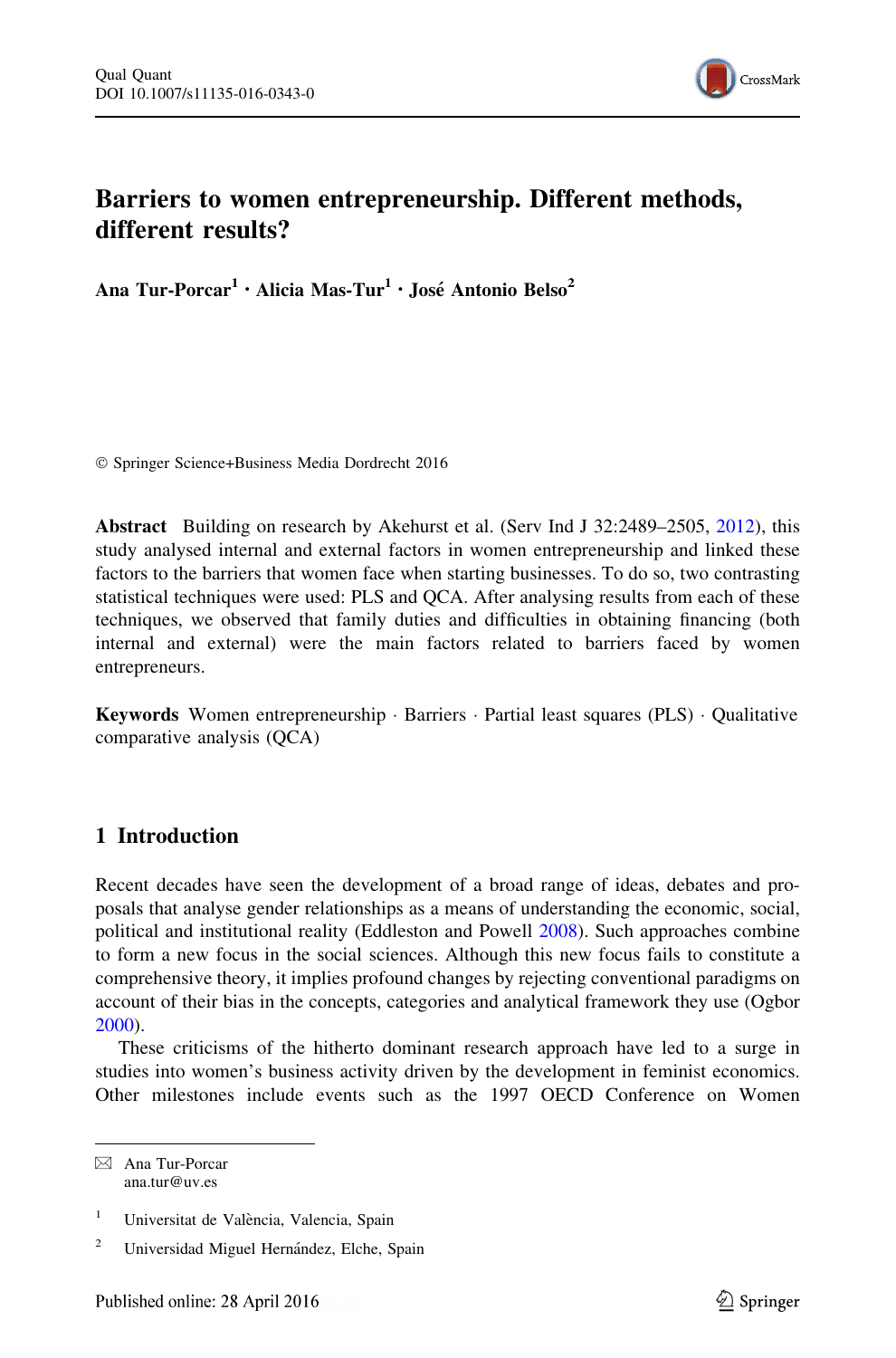Entrepreneurs in SMEs in Paris, which brought together a great number of women entrepreneurs from around the world and succeeded in attracting attention towards the potential, opportunities and barriers related to women's business activity (Iannello [1993](#page-14-0)).

The current research is built on the model proposed by Akehurst et al. [\(2012](#page-13-0)) who analysed external and internal factors related to women entrepreneurs. Akehurst et al. studied the external factors of business expansion and financing. Among the internal factors were demographic characteristics of age, marital status, motherhood (whether the woman has small children and how many), and the importance and influence of the family. Using a series of regressions, Akehurst et al. observed these independent variables to be related to motivation, barriers and success of women entrepreneurs. The present study built on the model proposed by Akehurst et al. by focusing on the principal barriers faced by women entrepreneurs (infrastructure/training and education barriers and gender barriers) (Akehurst et al. [2012](#page-13-0)).

The aim of this study was twofold: first, to use different statistical techniques (PLS and QCA) to test the results obtained by Akehurst et al. [\(2012](#page-13-0)), and second, to observe the difference in results yielded by these two techniques.

To achieve these objectives, the article has the following structure. The next section reviews the most recent theories on women entrepreneurship, and the education and training/infrastructure barriers and gender barriers faced by women. In the third section, the two methods (PLS and QCA) are compared theoretically to lay the foundation for practical comparison in the fourth section to observe differences between results. The final section presents the study's conclusions.

#### 2 Factors related to barriers to women entrepreneurship

As previously mentioned, this study explored factors related to the two types of barriers to women entrepreneurship: external (business expansion and financing) and internal (demographic characteristics of age, marital status, motherhood—small children and number of small children—and importance and influence of the family).

Regarding business expansion, numerous authors have concluded that the majority of women prefer to create businesses that are small in terms of both revenue and employment (Carter and Rosa [1998;](#page-13-0) Cowling and Taylor [2001](#page-13-0); Akehurst et al. [2012](#page-13-0)). This choice owes to two main causes: (1) women experience greater difficulty than men do in securing resources to finance their businesses and (2) women tend to have a greater lack of specific knowledge than men do to skilfully perform their business activities. As we can see, both reasons relate to discrimination against women in the labour market. Nevertheless, other studies (Herron and Robinson [1993;](#page-14-0) Rey-Martí et al.  $2015$ ) have demonstrated that business expansion also depends on business owners' motivation and on attitude and intention with respect to the future of the business. Along these lines, other studies (Fischer et al. [1993;](#page-14-0) Rosa et al. [1996;](#page-15-0) Du Rietz and Henrekson [2000\)](#page-14-0) have reported that business size is also related to women business owners' motivations and attitudes towards expansion, which differ from those of male business owners. Thus, although gender differences in propensity for risk are not always present, women's propensity for risk generally seems lower than men's (Akehurst et al. [2012\)](#page-13-0).

Building on this theoretical framework, we formulated and tested the following proposition: Business expansion is a barrier for woman entrepreneurs (H1).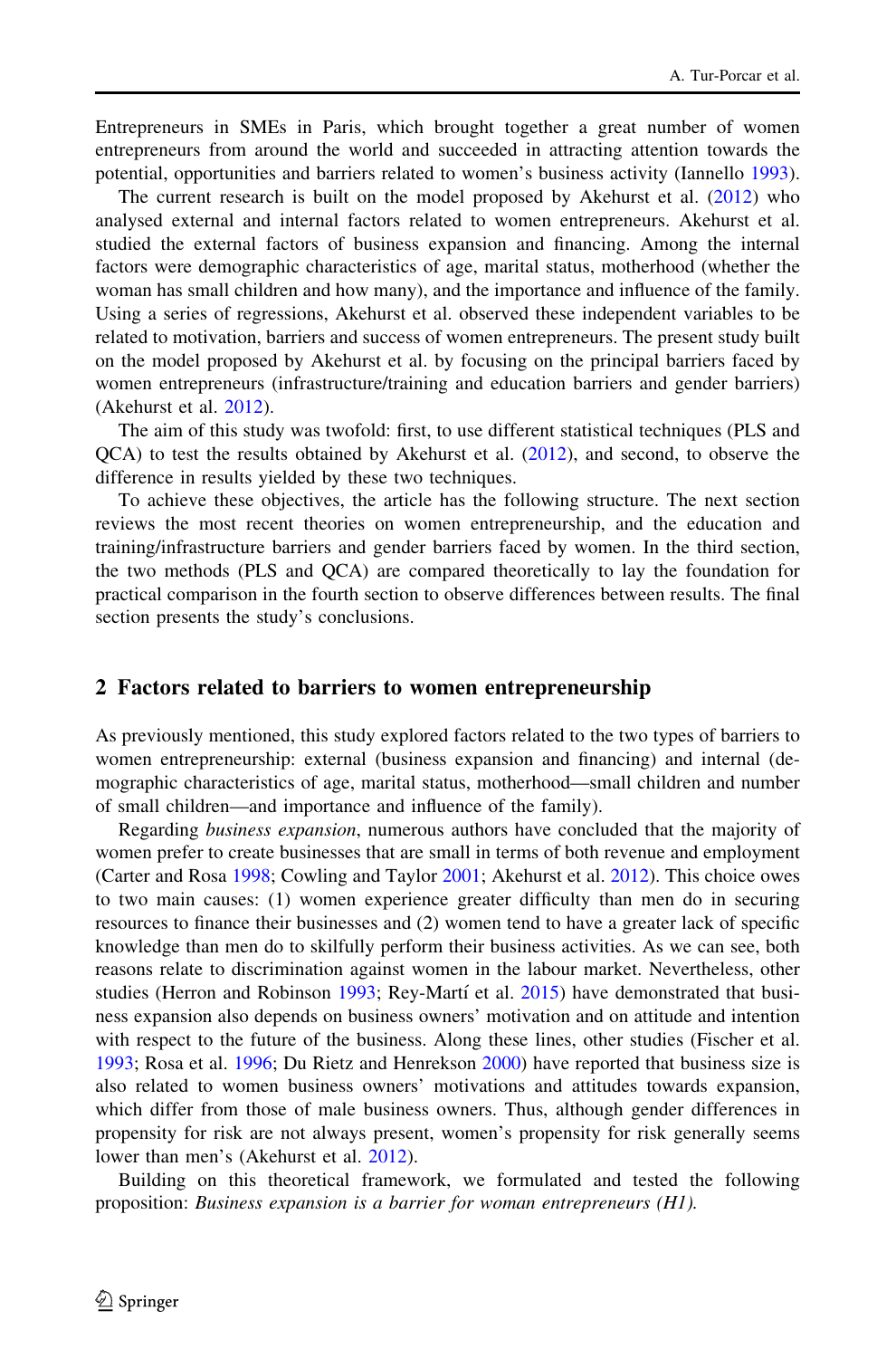Access to financing is a challenge faced by many women because of the additional challenges they must overcome to secure resources (Hertz [2011](#page-14-0)). When starting businesses, women usually finance their ventures using funds from the family economy. Thus, the state of the family economy is important for women entrepreneurs. Nevertheless, as numerous studies have shown, a lack of capital in the early stages can negatively affect businesses in the long term. Researchers have demonstrated that less initial capital influences the business owner's capacity to achieve bank financing (Storey [1994](#page-15-0)). Likewise, other studies have shown that the percentage of women business owners who use their savings to fund business operations falls after the first year, whereas the percentage of women business owners who use bank loans increases after the first year (Welsh et al. [2014\)](#page-15-0).

Another key aspect of financing is the fact that access to capital is a critical issue for the survival of SMEs. Without sufficient financial resources, business owners cannot develop new products and services, commit to expansion plans, create jobs, or perform a host of other actions. Along these lines, certain authors have concluded that the ease of access to financing is related to whether the business is created and run by a woman. Several studies have demonstrated that women have to secure financing under less favourable conditions than men do (Pellegrino and Reece [1982;](#page-14-0) Coleman [2000](#page-13-0)). Similarly, other authors have concluded that women entrepreneurs encounter greater difficulties than men do in accessing the financial resources necessary to start a business activity and that women encounter problems of credibility when dealing with financial institutions (Orhan [2001;](#page-14-0) Verheul and Thurik [2001](#page-15-0)).

In accordance with this theoretical and empirical basis, we formulated and tested the following proposition: The difficulty in accessing financing is a barrier for woman entrepreneurs (H2).

We now examine *demographic characteristics* of women such as age, marital status, having small children and the number of small children. There does not seem to be a direct relationship between age and an increase in business difficulties, as reported by Bates ([2002\)](#page-13-0) and Lerner and Almor ([2002](#page-14-0)). Most women entrepreneurs begin their business projects aged between 36 and 45, although many women also start businesses aged between 26 and 35. The fact that the majority of women are 36 or older could be influenced by their status as mothers (i.e., whether they have children and how many children they have) (Yilmaz and Oraman [2012\)](#page-15-0).

In contrast, scholars have reported a relationship between women business owners' marital status and their business activity (DeMartino and Barbato [2003](#page-13-0); Hinz [2004](#page-14-0)). Women seek a balance between work needs and the needs of raising a family (Morris et al. [2006\)](#page-14-0). Results indicate that having a family does not hinder business creation among women (Ronsen [2014\)](#page-15-0). As Carter and Rosa ([1998\)](#page-13-0) reported, however, women business owners are more successful when they do not seek to mix family with business.

With respect to children, the literature is ambiguous: some authors have reported a relationship between business activity and having young children (Carter and Rosa [1998](#page-13-0)), whereas other authors have reported that children negatively influence job creation and therefore the expansion of women's businesses Brush ([1992\)](#page-13-0), Brush et al. [\(2003](#page-13-0)); Kevane and Wydick [2001\)](#page-14-0).

Based on this conceptual framework, we formulated and tested the following proposition: Women entrepreneurs' demographic characteristics are a barrier for them (H3).

The *influence of the family* can also affect business creation by women. Support from the family towards women is a key factor in business success (Steier et al. [2009](#page-15-0)). Family support positively affects business performance. Conversely, family problems negatively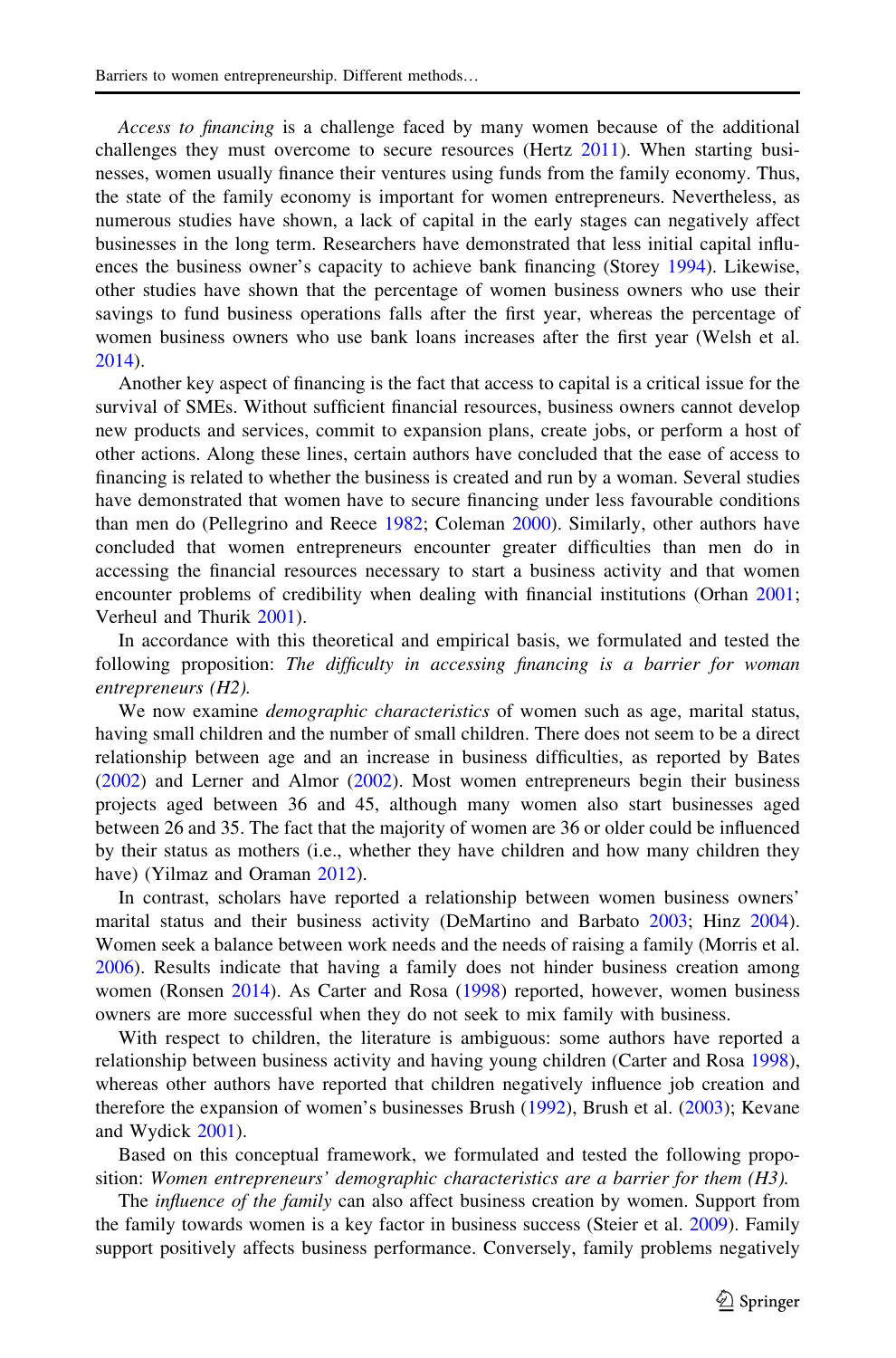affect business performance. Bruce [\(1999](#page-13-0)) reported that the probability that a woman becomes a business owner if her husband also owns a business is twice the probability if the husband does not own a business. Similarly, Hisrich and Brush [\(1983](#page-14-0)) observed that nearly 50 % of women entrepreneurs' fathers own businesses.

Consistent with this theoretical framework, we formulated and tested the following proposition: Women business owners' family ties influence the barriers they face (H4).

#### 3 Methodology: PLS & QCA

This research employed two methodologies: one quantitative, namely partial least squares (PLS), and the other qualitative, namely qualitative comparative analysis (QCA) in its fuzzy-set form (fsQCA).

#### 3.1 Partial least squares—PLS

Partial least squares (PLS) is an extension of principle component analysis (PCA) (Wold et al. [1983](#page-15-0)). Both methods follow the principal known as *soft modelling*, which means analysis of models based on empirical data rather than theoretical or logical constructions, as is the case in *hard modelling* (Sundbom [1992](#page-15-0)). Therefore, PLS can be used to clarify complex patterns in the data.

The aim of PCA is to find inherent structure in a dataset. All variables in the datasets are processed simultaneously and are then ordered to find variables with the highest loading. The variables that supply little information are dropped. These new information-carrying components are called principle components (Henningsson et al. [2001](#page-14-0)).

PLS is a statistical data analysis method built on multivariate regression. PLS uses the projection of latent variables to reduce strongly correlated dimensional data into a much smaller dataset that can thus be interpreted (Bang et al. [2002](#page-13-0)). This method's objective is to predict the dependent variable (Cepeda and Roldán [2004\)](#page-13-0). The original PLS algorithm was developed as a linear regression method using an internal linear relation in the latent space (Bang et al. [2002](#page-13-0)). According to Chin et al. [\(2003](#page-13-0)), PLS is the most suitable method to perform predictive studies.

According to Bang et al. ([1998\)](#page-13-0), PLS is a multivariate linear regression algorithm that can handle correlated inputs and limited data. The algorithm reduces the dimension of the input variables (input matrix,  $X$ ) into the lower-dimension response variables (output matrix,  $Y$ ) via projections in the directions (input and output of weight  $w$  weight  $c$ ) that maximize the covariance between the input and output variables.

This projection method is decomposed into variables of high collinearity and unidimensional variables. A small number of principle components is calculated. The main difference with other methods is that this process is carried out for both matrix  $X$  and matrix Y, and the relationship between these two datasets is maximized. Testing is carried out using cross-validation (goodness of prediction, or value  $Q^2$ ). The value  $Q^2$  is a measure of the model's predictive capability. A value greater than 0.1 implies significant predictive power in the model. The  $R^2$  values explain the variance or "goodness of fit" of the model. Adding more components to a model can increase the explained variance (Henningsson et al. [2001](#page-14-0)).

The PLS method is used in a variety of areas where multivariate data emerge both in theoretical research and in reality (Bang et al. [1998](#page-13-0)). This method was designed to reflect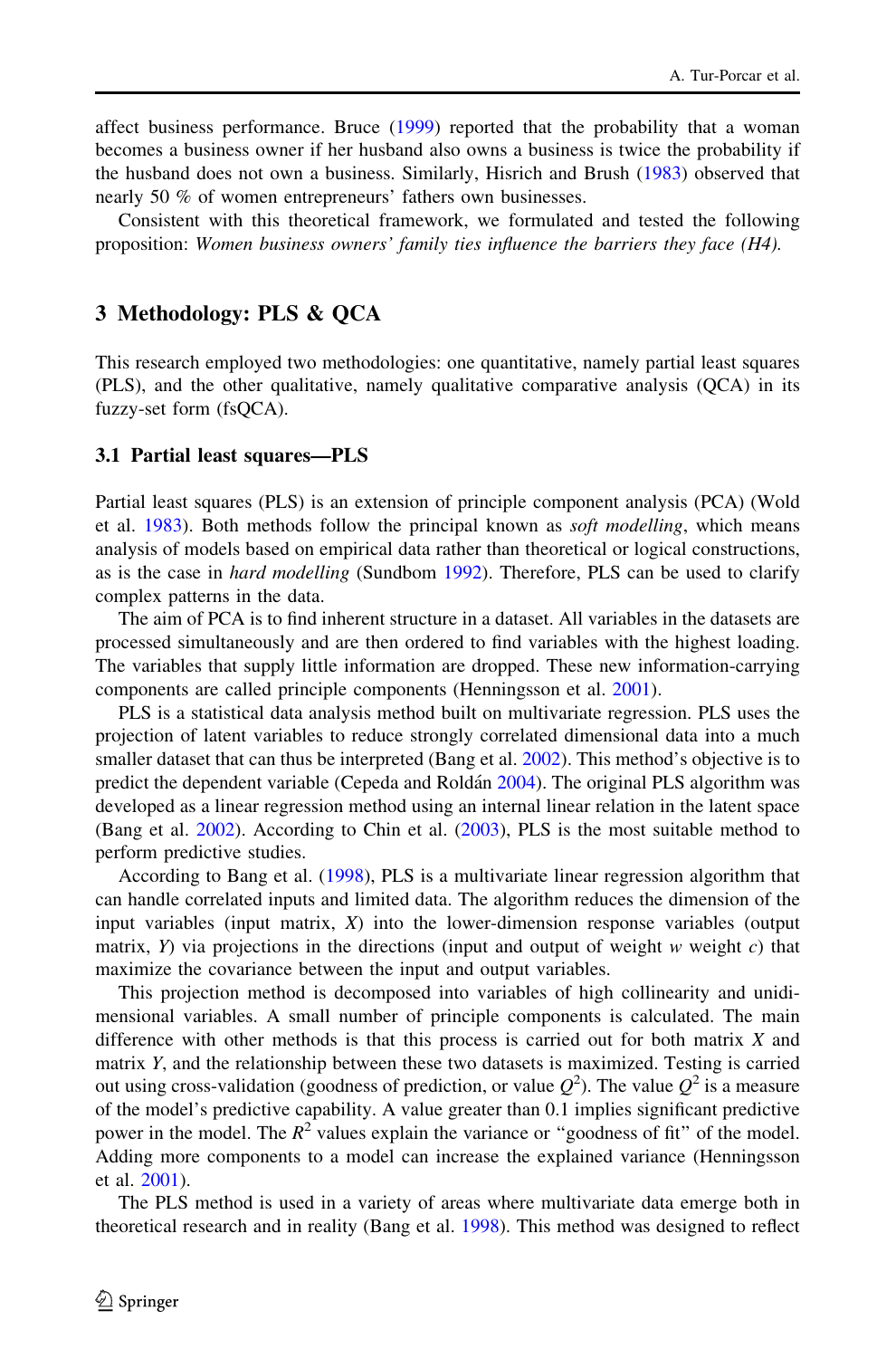the theoretical and empirical conditions of social sciences and behaviour, where it is common to encounter situations with little theoretical grounding and scarce information (Wold [1979](#page-15-0)).

#### 3.2 Qualitative comparative analysis—QCA

QCA is a set-theoretical method that assumes that the influence of certain elements on a specific outcome depends on combinations of these elements rather than the prevalence of the individual elements per se (Ragin [2008](#page-14-0)). This method uses Boolean algebra to identify which combinations of properties are sufficient and/or necessary conditions to produce an outcome of interest (Fiss [2007\)](#page-14-0). ''QCA performs a systematic cross-case analysis that models relations among variables in terms of set membership'' (Ordanini et al. [2013](#page-14-0)).

Consequently, this technique is both qualitative and quantitative (i.e., hybrid), and it is gaining popularity among researchers, particularly in topics related to business management (Fiss [2007](#page-14-0); Greckhamer et al. [2008\)](#page-14-0) and innovation (Ordanini and Maglio [2009\)](#page-14-0). According to Berg-Schlosser [\(2008](#page-13-0)), The QCA model can address five possible objectives: (1) summarizing data, (2) checking data coherence, (3) testing hypotheses and existing theories, (4) analysing basic assumptions, and (5) developing new theoretical arguments.

The specific requirements of QCA correspond to research questions—case selection and variable specification—and the calibration of conditions (Ragin [2000\)](#page-14-0). This method specifically captures the idea of equifinality (Fiss, [2007\)](#page-14-0). The application of QCA follows four steps (Fiss [2011\)](#page-14-0): (1) defining the property space, (2) developing the measures and determining the thresholds for degree of membership, (3) evaluating the coherence of the set-membership relationships and (4) reducing the solution using algorithms.

The technique, which is based on Boolean logic, was originally developed by Ragin ([1987\)](#page-14-0). In QCA, explanatory factors (''conditions'') and the explained phenomenon (''outcome'') are classified in two groups. This was later termed ''crisp-set'' QCA (csQCA), which consists of dichotomously categorizing whether cases are ''completely in"  $\{1\}$  or "completely outside"  $\{0\}$  a set. Later, however, Ragin developed an alternative "fuzzy-set" technique (fsQCA), which does not attempt to force-fit cases into one of the two discrete categories, but instead assigns a score in the interval  $\{0,1\}$  corresponding to degree of membership in the set. In short, there are basically two specific QCA methods: crisp-set qualitative comparative analysis (csQCA) and fuzzy-set qualitative comparative analysis (fsQCA). CsQCA suits the study of variables with binary values (0 or 1). The value 1 indicates the presence of a particular characteristic, whereas 0 indicates its absence. For variables that take ordinal or continuous values, however, fsQCA is more suitable.

The dichotomous form of QCA, namely crisp-set QCA (csQCA), is a classic settheoretic QCA approach that permits direct comparison using standard statistical techniques to handle variables that are treated as dichotomous. CsQCA allows researchers to better compare and contrast the uses and theoretical objectives of QCA with those of more traditional methods (Grofman and Schneider [2009](#page-14-0)). Fuzzy-set (fsQCA), in contrast, expresses links between different combinations of causal conditions and outcomes as necessary and/or sufficient.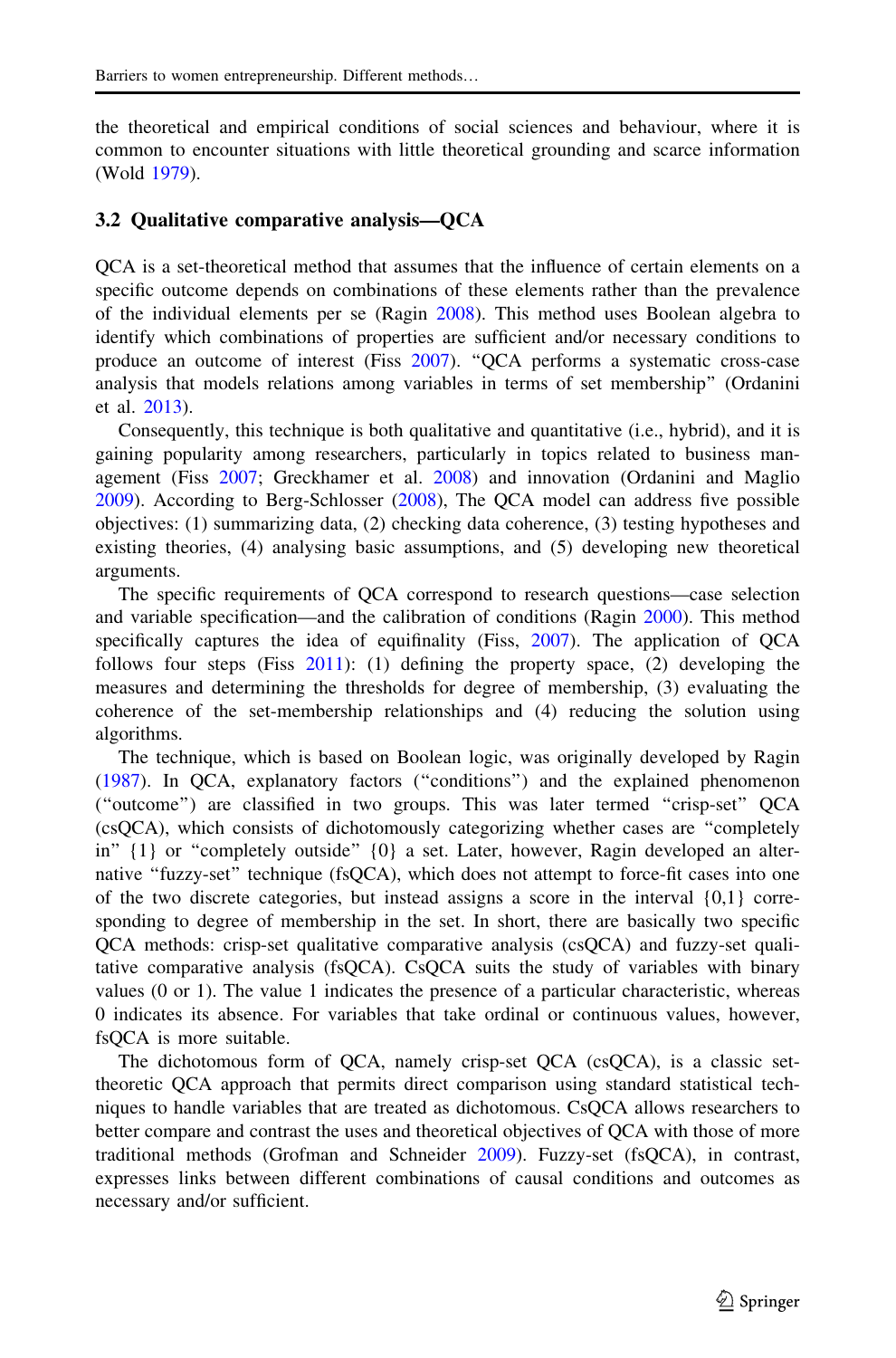| Partial least squares (PLS)                                                                                                     | Qualitative comparative analysis (QCA)                                                                                     |
|---------------------------------------------------------------------------------------------------------------------------------|----------------------------------------------------------------------------------------------------------------------------|
| Partial least squares analysis                                                                                                  | Qualitative comparative analysis                                                                                           |
| Data are necessarily reduced, which leads to a loss of<br>data                                                                  | Data reduction guided by theory                                                                                            |
| Variables with very little information are dropped/<br>Finds variables with the highest loadings/Tackles<br>collinear variables | Handling of multiple conjunctures                                                                                          |
| Handling of binary dependent and independent<br>variables resulting from open questions                                         | Handling of binary dependent and independent<br>variables resulting from open questions                                    |
| Multivariate method/Univariate method                                                                                           | Slow yet versatile methods                                                                                                 |
| Objective to find the inherent structure of a data set,<br>soft modelling                                                       | Objective of searching for similarities and<br>differences within a group                                                  |
| Analyses models based on empirical data and not<br>theoretical or logical constructions                                         | Aims to capture a common phenomenon defined by<br>the study objective                                                      |
| Smaller number of subjects and a greater number of<br>variables                                                                 | Small number of subjects and a greater number of<br>variables                                                              |
| Can capture contextual influences more easily than<br>QCA can                                                                   | There exist two specific QCA methods: crisp-set<br>QCA (dichotomous variables) and fuzzy-set QCA<br>(continuous variables) |
| Data are projected on planes or hyperplanes                                                                                     | Dependent variable is known as 'outcome'                                                                                   |
| Used to clarify complex patterns                                                                                                |                                                                                                                            |

Table 1 Comparison between PLS and QCA (based on Cepeda and Roldán [2004](#page-13-0))

Table 1 summarizes the principle characteristics of PLS and QCA. This comparison is based on research by Barroso et al. [\(2005](#page-13-0)), Cepeda and Roldán ([2004\)](#page-13-0), Ragin [\(2008](#page-14-0)), Woodside and Zhang ([2013\)](#page-15-0), and Schneider and Wagemann ([2012\)](#page-15-0).

## 3.3 Model and variables

We operationalized the study variables and adapted Akehurst et al.'s [\(2012](#page-13-0)) model as a reference for subsequent validation and hypothesis testing with PLS and fsQCA. Table [2](#page-6-0) displays the dependent and independent variables (PLS)—or conditions and outcomes, as they should be referred to when working with fsQCA. Theoretical justification for the variable description appears in the supporting literature column, which cites research that supports the inclusion of these variables (or conditions) in the models.

To perform this study, we used a database of women entrepreneurs from the region of Valencia (Spain) who created businesses between 2010 and 2012 ( $n = 155$ ). The information was obtained through surveys carried out in person with the women business owners. The design of the questions was primarily based on studies that had already been tested, including amongst others, those carried out by Verheul and Thurik ([2001\)](#page-15-0), Ribeiro ([2003a](#page-14-0), [b](#page-15-0)), Carter et al. ([2007](#page-13-0)).

Figure [1](#page-7-0) shows the model analysed using PLS and fsQCA methodologies.

We analysed the internal reliability of the scales in each dimension using Cronbach's ([1951\)](#page-13-0) alpha. Nunnally [\(1978](#page-14-0)) showed that this coefficient should be greater than or equal to 0.7 to confirm a scale's reliability. In this study, all values of Cronbach's alpha were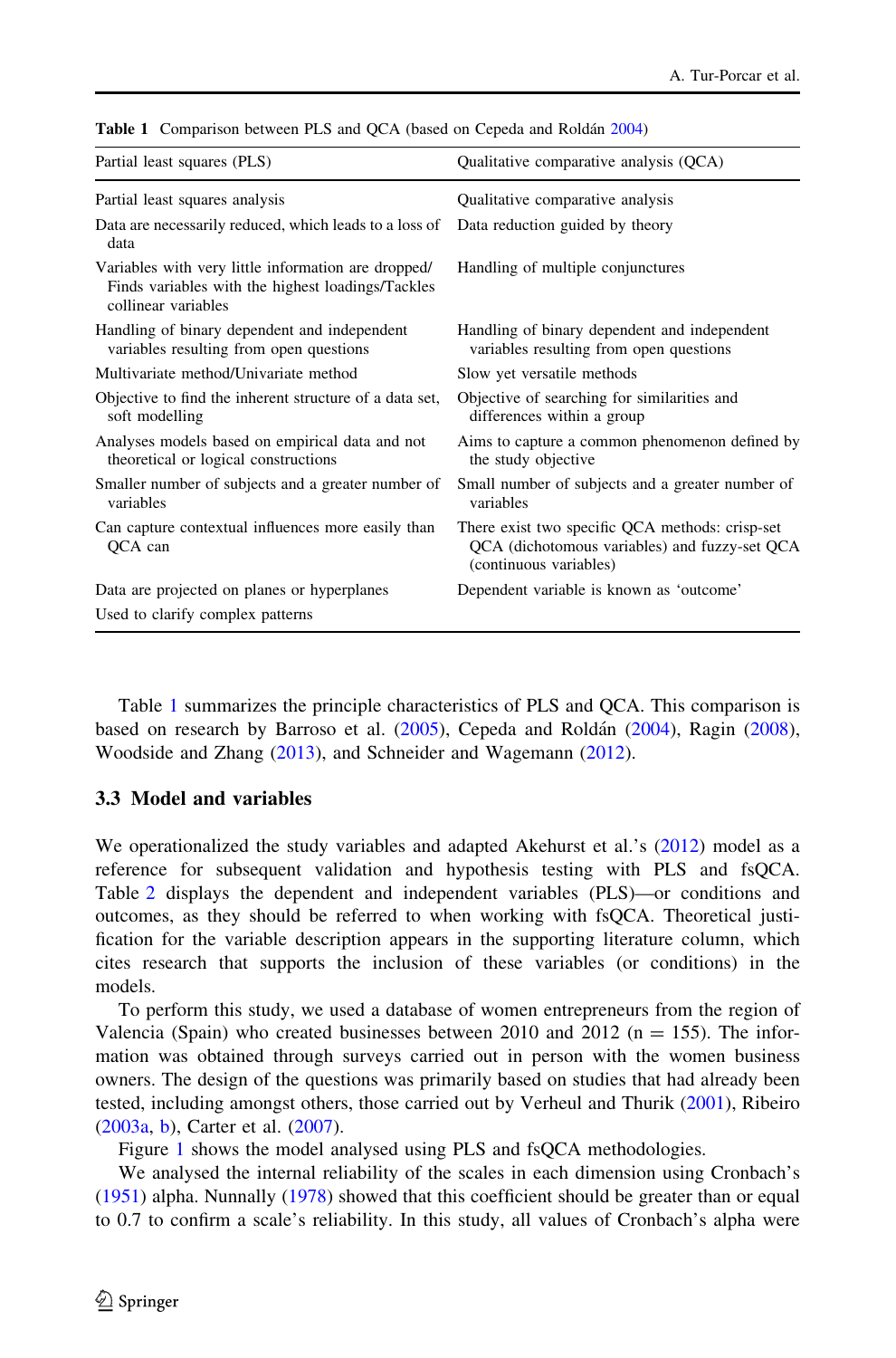| Label              | Variable                                                 | Description                                                                                                                                                                                                                                                                                                                             | Supporting literature                                                                                                                                                                                                                                                                |
|--------------------|----------------------------------------------------------|-----------------------------------------------------------------------------------------------------------------------------------------------------------------------------------------------------------------------------------------------------------------------------------------------------------------------------------------|--------------------------------------------------------------------------------------------------------------------------------------------------------------------------------------------------------------------------------------------------------------------------------------|
| <b>EXP</b>         | <b>Business</b><br>expansion                             | Business size the entrepreneur hoped to<br>achieve in the near future (within<br>3 years)                                                                                                                                                                                                                                               | Hisrich and Brush (1983), Carter<br>and Rosa (1998), Herron and<br>Robinson (1993), Fischer et al.<br>(1993), Rosa et al. (1996), Du<br>Rietz and Henrekson (2000),<br>Cowling and Taylor (2001),<br>Akehurst et al. (2012)                                                          |
| IF                 | Internal financing                                       | Access to financing from own resources<br>or from loans from family and friends                                                                                                                                                                                                                                                         | Pellegrino and Reece (1982),<br>Storey (1994), Coleman (2000),                                                                                                                                                                                                                       |
| EF                 | External<br>financing                                    | Access to bank financing, venture capital,<br>public aids or subsidies and commercial<br>loans                                                                                                                                                                                                                                          | Orhan (2001), Verheul and<br>Thurik (2001), Hertz (2011),<br>Welsh et al. $(2014)$                                                                                                                                                                                                   |
| AGE                | Age                                                      | Age when the business was created                                                                                                                                                                                                                                                                                                       | Bates (2002), Lerner and Almor<br>$(2002)$ , Yilmaz and Oraman<br>(2012), Martí et al. (2014)                                                                                                                                                                                        |
| <b>CHIL</b>        | Family/children                                          | Number of children when the business<br>was created                                                                                                                                                                                                                                                                                     | Carter and Rosa (1998), Brush<br>(1992, 2003), Kevane and<br>Wydick (2001), DeMartino and<br>Barbato (2003), Hinz (2004),<br>Morris et al. (2006), Ronsen<br>(2014)                                                                                                                  |
| STA                | Marital status                                           | Marital status when the business was<br>created                                                                                                                                                                                                                                                                                         | Carter and Rosa (1998), Brush<br>(1992, 2003), Kevane and<br>Wydick (2001), DeMartino and<br>Barbato (2003), Hinz (2004),<br>Morris et al. (2006), Ronsen<br>(2014)                                                                                                                  |
| FAM/<br><b>FRI</b> | Family support                                           | Support received from the family<br>environment when the business was<br>created                                                                                                                                                                                                                                                        | Hisrich and Brush (1983), Bruce<br>(1999), Steier et al. (2009)                                                                                                                                                                                                                      |
| <b>GEN</b>         | Gender barriers                                          | Set of three questions from the<br>questionnaire: women encounter<br>greater difficulty than men do to create<br>businesses; women receive less support<br>from society than men do to create<br>businesses; gender discrimination                                                                                                      | Hisrich and Brush (1983), Carter<br>and Rosa (1998), Cooper<br>(1993), Herron and Robinson<br>(1993), Fischer et al. (1993),<br>Rosa et al. (1996), Du Rietz and<br>Henrekson (2000), Cowling and                                                                                    |
| <b>INFR</b>        | Training and<br>education/<br>infrastructure<br>barriers | Set of six questions from the<br>questionnaire: lack of advice and<br>information about the business activity;<br>deficient transport and communication;<br>lack of business training; problems to<br>balance business activities with family<br>duties; lack of contact with business<br>institutions; lack of business role<br>models | Taylor (2001), Orhan (2001),<br>Verheul and Thurik (2001),<br>DeMartino and Barbato (2003),<br>Hinz $(2004)$ , Morris et al.<br>$(2006)$ , Hertz $(2011)$ , Akehurst<br>et al. $(2012)$ , Huarng et al.<br>(2012), Welsh et al. (2014),<br>Rey-Martí et al. (2015), Ronsen<br>(2014) |

#### <span id="page-6-0"></span>Table 2 Variable definitions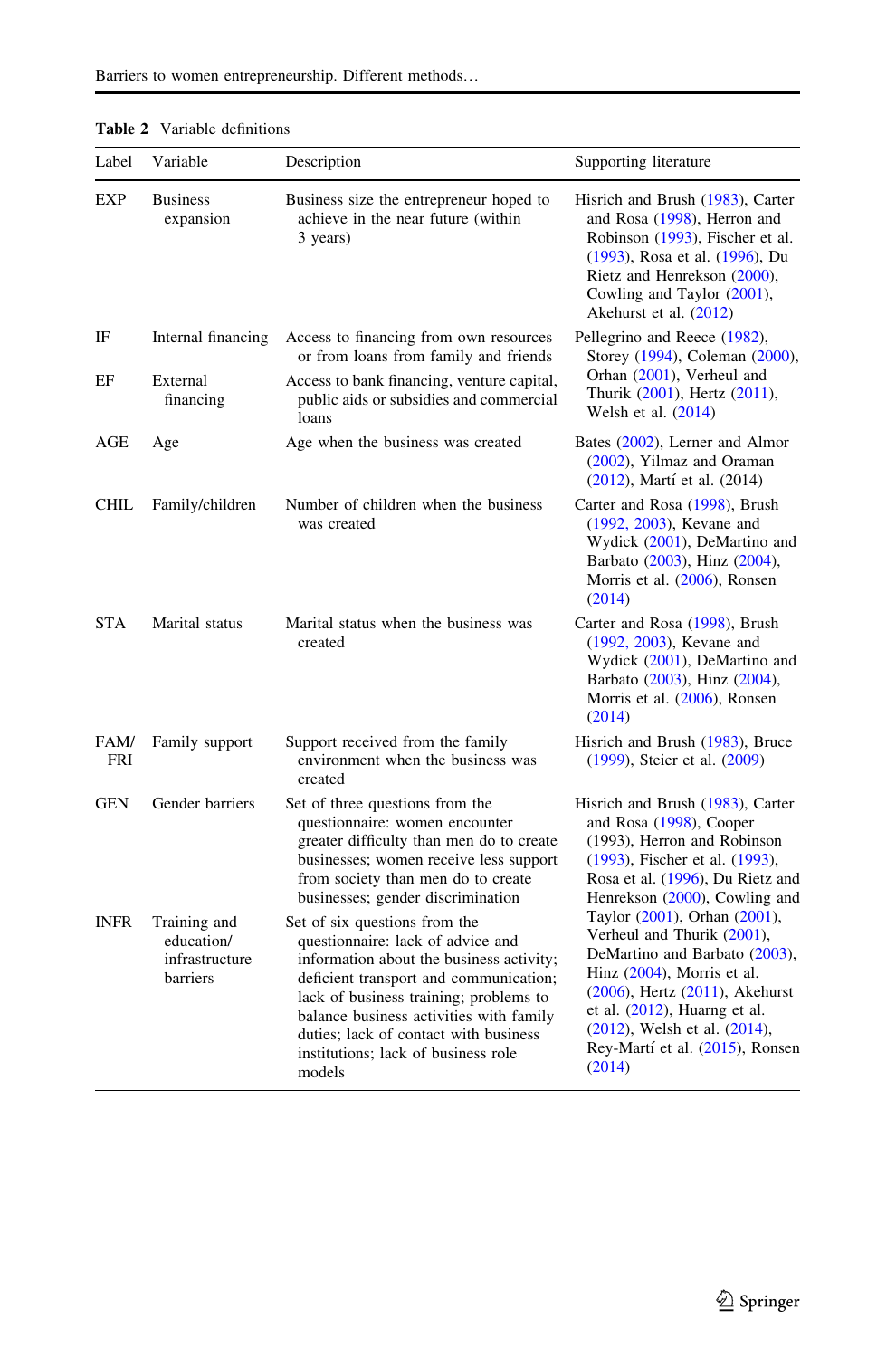<span id="page-7-0"></span>

Fig. 1 Theoretical model

greater than 0.78. Next, as per Akehurst et al.'s [\(2012](#page-13-0)) study, we performed factor analysis to identify principle factors and thus reduce dimensions in the model.

In the following paragraph, we will do a PLS analysis and a QCA analysis to test the results that were obtained using regression analysis.

## 4 Results

#### 4.1 Partial least squares (PLS)

#### 4.1.1 Results

Using SIMCA –  $T + by$  Umetrics [\(2008](#page-15-0)), we obtained the following results. First, the variance in the dependent variable in both models (infrastructure/training and education barriers and gender barriers) was 90 %, with a very similar predictive power. Independent variables were almost completely explained (90 %).

Figure [2](#page-8-0) shows the variables  $(x's$  and  $y's$ ) in the PLS components. The closer the  $x$  variables are to the y variables, the greater the positive effect of these variables. If the  $x$  variables appear in a different quadrant from the y variables, then they are negatively related (in the corresponding component). Therefore, in this study, all variables were positively related, except external financing.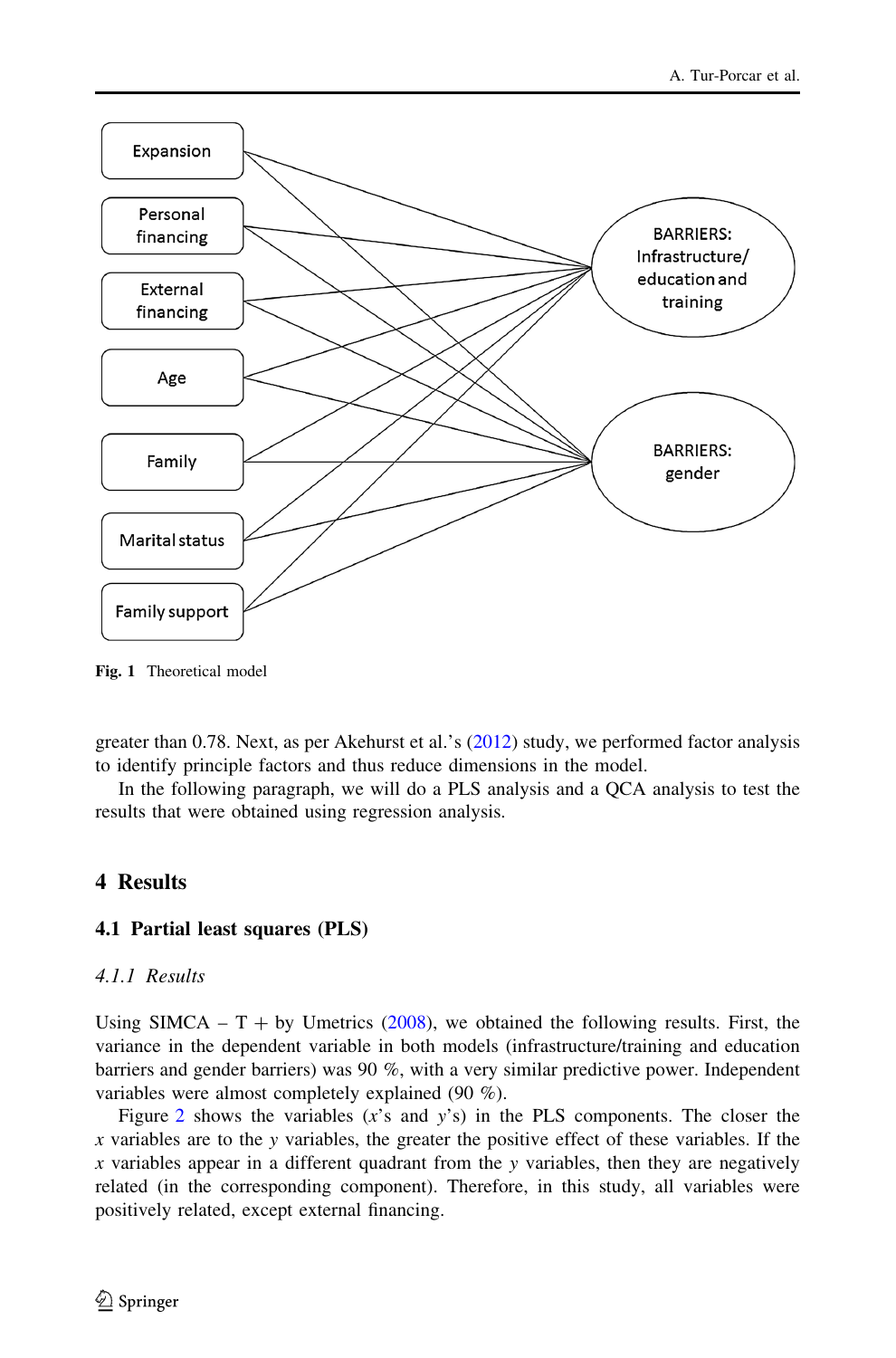<span id="page-8-0"></span>

Fig. 2 PLS coefficients





Examination of the coefficient graphs (Figs. 3, [4](#page-9-0)) yielded the same conclusions as for Fig. 2.

These graphs show that all variables positively affect the existence of barriers—both gender barriers and education and training/infrastructure barriers—because the confidence intervals do not include 0. The variable capturing access to external financing, which in Image 3 seems to negatively affect the existence of barriers, ultimately exerts a very small positive effect. In other words, for the external factors, both business expansion and women entrepreneurs' difficulties in obtaining financing (be it internal or external financing) increase the barriers to women entrepreneurship. As regards internal factors, age, being married and having a family increase difficulties for women entrepreneurs. Notably, however, support from family and friends acts as a barrier to women entrepreneurship.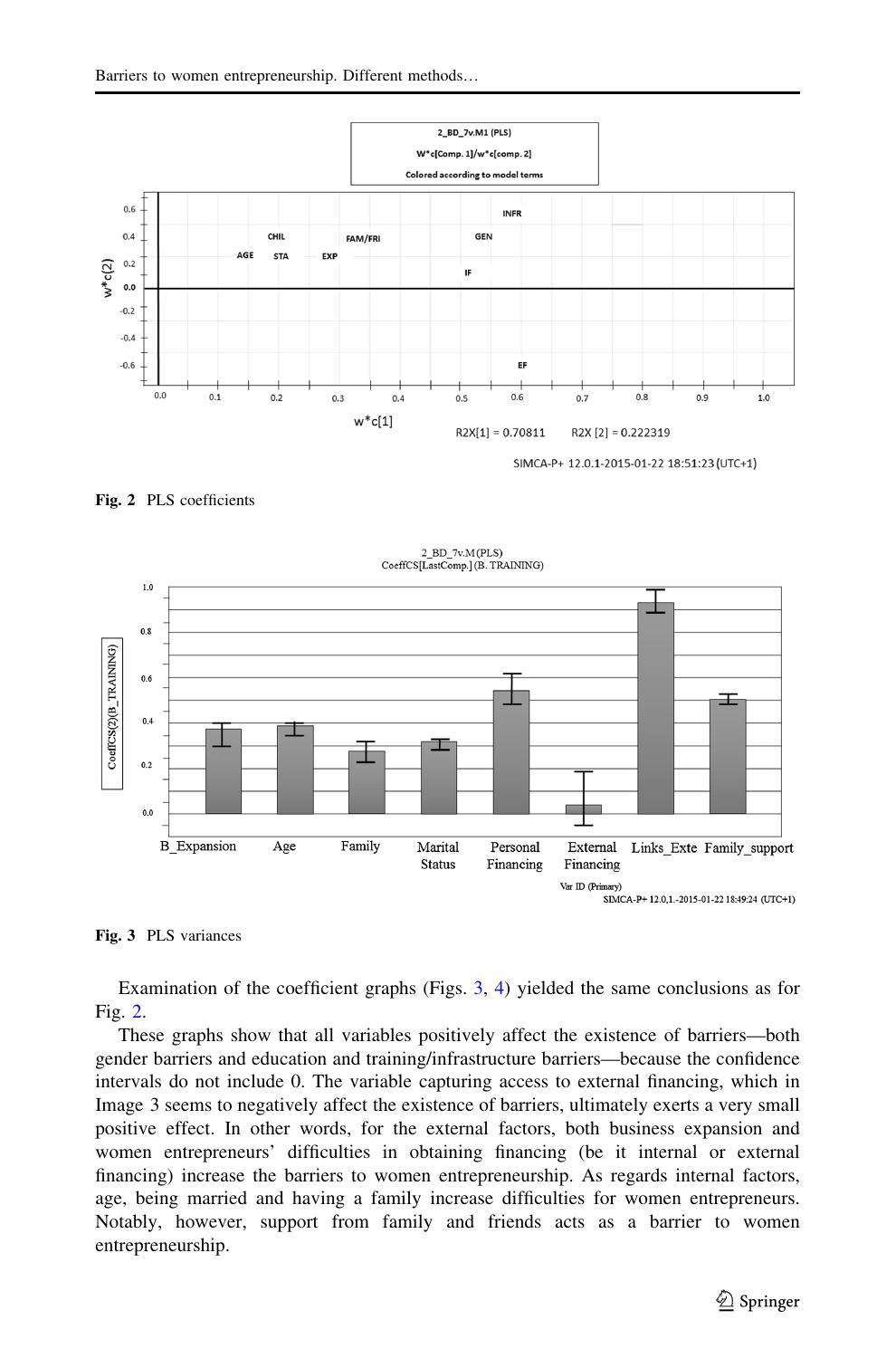<span id="page-9-0"></span>

Fig. 4 PLS variances

#### 4.2 Fuzzy-set qualitative comparative analysis (fsQCA)

#### 4.2.1 Calibration

Following Ragin's ([2008\)](#page-14-0) recommendations, the first step when working with fsQCA was to calibrate the data. Calibration in fsQCA consists of establishing levels to represent degrees of membership to the group. Specifically, the degree of membership ranges from 0 to 1, with 0 representing non-membership and 1 representing complete membership (Ragin [2008\)](#page-14-0). In this research, we used fsQCA 2.5 software (Ragin and Davey [2014](#page-14-0)) to perform the direct calibration method, as proposed by Ragin ([2008\)](#page-14-0). This method requires users to establish the thresholds for non-membership (0), maximum ambiguity/crossover point (0.5) and total membership (1).

To establish these three thresholds, we followed the recommendations proposed by Ragin [\(2008](#page-14-0)), Rihoux and Ragin [\(2009](#page-15-0)), Crilly et al. ([2012](#page-13-0)), Schneider and Wagemann ([2012\)](#page-15-0), Woodside and Zhang ([2013](#page-15-0)).

Table [3](#page-10-0) shows the thresholds established for each condition and for the outcomes. Owing to the nature of the conditions FAM and STA, we established the calibration as 0 (full nonmembership) or 1 (full membership). In addition, the variable FAM was subdivided into two variables to allow us to perform the analysis correctly, giving rise to the variable FAM (family support) and the variable FRI (support from friends and acquaintances).

#### 4.2.2 Results of fsQCA

First, we performed an analysis of necessary conditions for the outcomes of training and education/infrastructure barriers and gender barriers. To imply that a condition is neces-sary, consistency must be greater than 0.9 (Ragin [2008](#page-14-0); Schneider et al. [2010](#page-15-0)).

First, Table [4](#page-10-0) shows that having children (0.98) is the only condition with a consistency greater than 0.90 for both training barriers and gender barriers. Second, demographic characteristics (age  $+$  family  $+$  marital status), with a consistency of 0.98 for both types of barriers, constitute a necessary condition. Third, the conditions of financing (internal  $+$  external) yield values of 0.92 and 0.93 for the training and gender barriers, respectively, and are also found to be barriers to women entrepreneurs.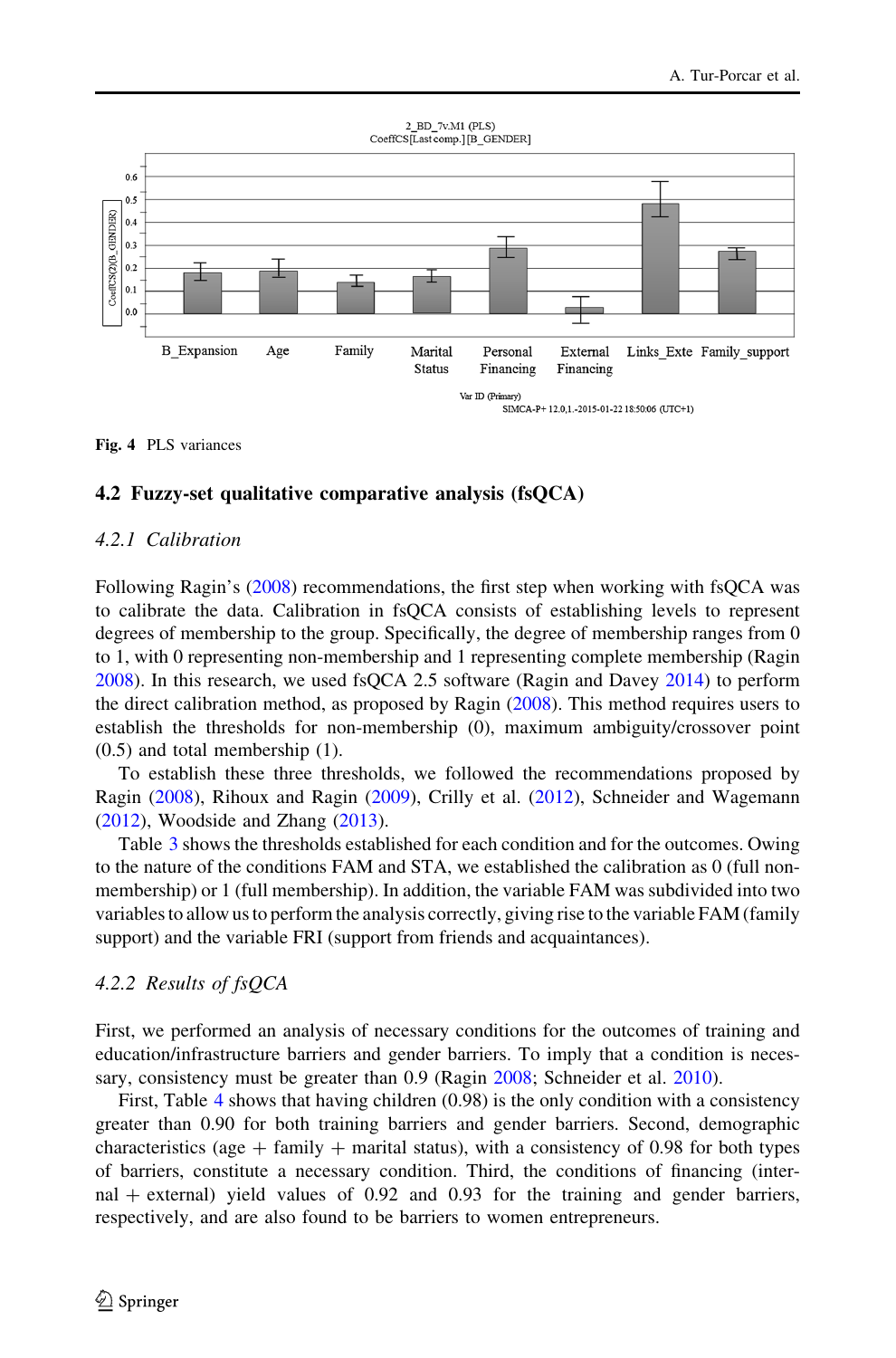| Variables   | 0.05 (full non-membership)   | 0.5 (crossover point) | 0.95 (full membership)   |
|-------------|------------------------------|-----------------------|--------------------------|
| <b>EXP</b>  | 1.5                          | 3.5                   | 4.5                      |
| AGE         | 1.5                          | 3.5                   | 4.5                      |
| IF          | 1                            | 7.1                   | 14.80                    |
| EF          | 0.7                          | 8.1                   | 13.2                     |
| <b>FAM</b>  | 1.5                          | 2.5                   | 4.5                      |
| <b>FRI</b>  | 6                            | 8.1                   | 10                       |
| <b>INFR</b> | 9.36                         | 17.1                  | 26                       |
| <b>GEN</b>  | 5.0                          | 9.1                   | 13.64                    |
|             | 0 (full non-membership)      |                       | 1 (full membership)      |
| <b>CHIL</b> | No children                  |                       | Has children             |
| <b>STA</b>  | Not in a stable relationship |                       | In a stable relationship |

<span id="page-10-0"></span>Table 3 Fuzzy-set scores

Table 4 Necessary conditions

| Conditions         | <b>INFR</b> |          | <b>GEN</b>  |          |  |
|--------------------|-------------|----------|-------------|----------|--|
|                    | Consistency | Coverage | Consistency | Coverage |  |
| <b>EXP</b>         | 0.629910    | 0.741536 | 0.624407    | 0.738563 |  |
| $\sim$ EXP         | 0.727553    | 0.644624 | 0.737783    | 0.656805 |  |
| AGE                | 0.793631    | 0.619470 | 0.799497    | 0.627026 |  |
| $\sim$ AGE         | 0.554012    | 0.794887 | 0.543843    | 0.784018 |  |
| <b>CHIL</b>        | 0.986111    | 0.502071 | 0.986177    | 0.504500 |  |
| $\sim$ CHIL        | 0.013889    | 0.990000 | 0.013823    | 0.990000 |  |
| <b>STA</b>         | 0.626824    | 0.502022 | 0.634460    | 0.510562 |  |
| $\sim$ STA         | 0.373176    | 0.511538 | 0.365540    | 0.503462 |  |
| <b>FAM</b>         | 0.877946    | 0.574814 | 0.890115    | 0.585561 |  |
| $\sim$ FAM         | 0.335017    | 0.743231 | 0.329936    | 0.735450 |  |
| IF                 | 0.701880    | 0.642481 | 0.675789    | 0.621549 |  |
| $\sim$ IF          | 0.496352    | 0.560431 | 0.536163    | 0.608269 |  |
| EF                 | 0.798260    | 0.584609 | 0.823234    | 0.605774 |  |
| $\sim$ EF          | 0.347643    | 0.567438 | 0.321977    | 0.528051 |  |
| <b>FRI</b>         | 0.676347    | 0.628553 | 0.671740    | 0.627249 |  |
| $\sim$ FRI         | 0.575898    | 0.638414 | 0.571628    | 0.636703 |  |
| $AGE + CHIL + STA$ | 0.986111    | 0.502071 | 0.986177    | 0.504500 |  |
| $IF + EF$          | 0.929153    | 0.584864 | 0.936750    | 0.592458 |  |
|                    |             |          |             |          |  |

" $\sim$ "' indicates absence of the condition and "+" indicates OR

Next, we performed the analysis of sufficient conditions. To obtain causal conditions sufficient to produce the outcome, we computed the truth table with  $256 (2^8)$  combinations, establishing a consistency cut-off of 0.800167 and 0.804062 for training and gender barriers, respectively.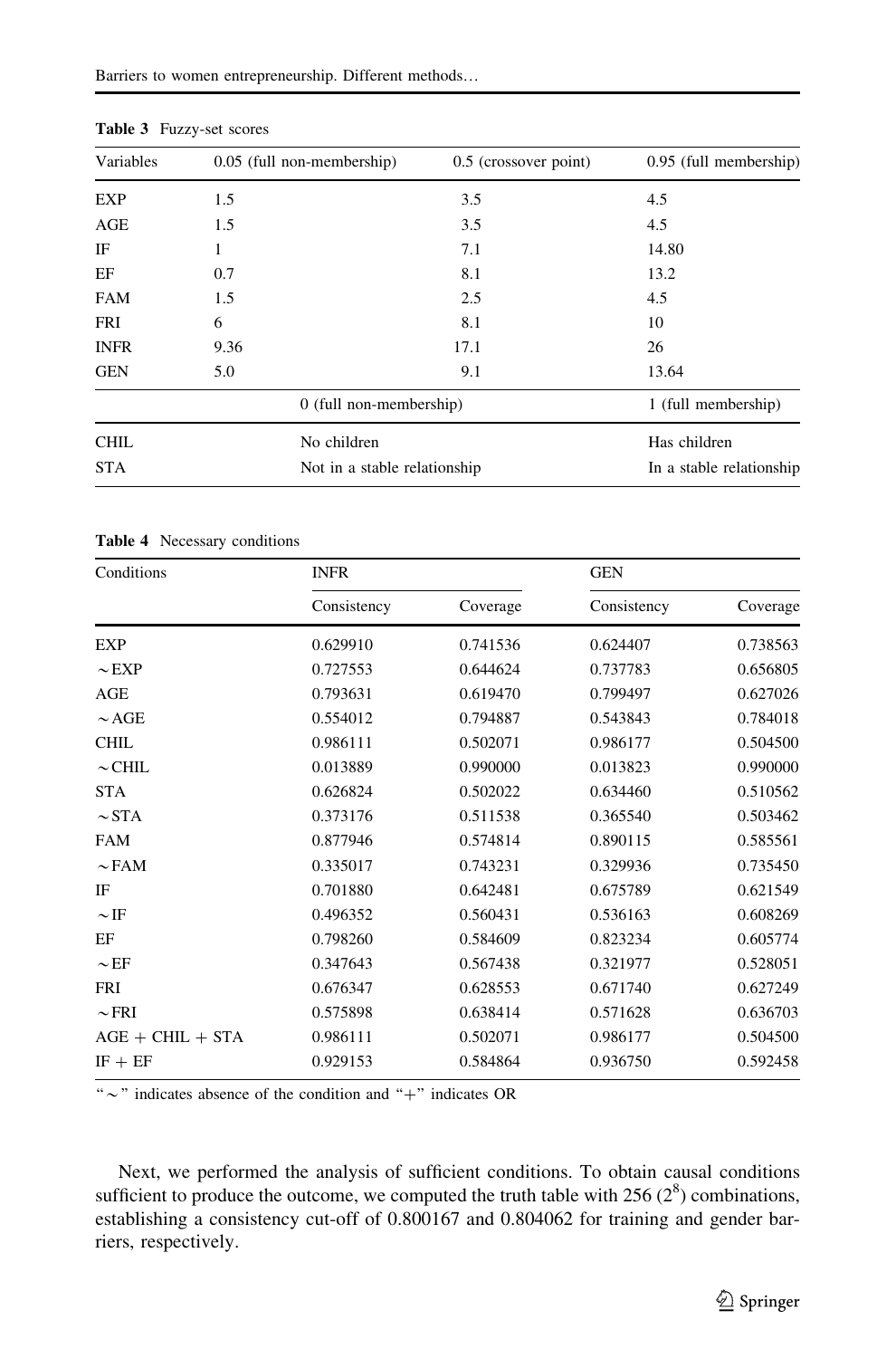| Intermediate solution for training barriers         | Raw coverage | Unique coverage | Consistency |
|-----------------------------------------------------|--------------|-----------------|-------------|
| $EF^*CHII.* \sim AGE^* \sim EXP$                    | 0.453002     | 0.027778        | 0.853330    |
| EF*IF*STA*CHIL                                      | 0.391695     | 0.099186        | 0.698000    |
| $\sim$ EF*IF* $\sim$ STA* $\sim$ AGE* $\sim$ EXP    | 0.076038     | 0.008417        | 0.887070    |
| $\sim$ FRI* $\sim$ STA*CHIL* $\sim$ AGE* $\sim$ EXP | 0.119248     | 0.003507        | 0.742358    |
| $\sim$ FRI*EF*IF*CHIL* $\sim$ AGE                   | 0.297138     | 0.010382        | 0.878838    |
| $\sim$ EF*IF* $\sim$ STA*CHIL*AGE                   | 0.085297     | 0.005752        | 0.840941    |
| $\sim$ EF*IF*CHIL*AGE*EXP                           | 0.224748     | 0.021465        | 0.845382    |
| $FRI*EF* \sim IF* \sim STA*CHII.* \sim EXP$         | 0.149691     | 0.027076        | 0.817625    |
| FRI*EF*STA*CHIL*AGE*EXP                             | 0.239057     | 0.016554        | 0.851149    |
| $\sim$ FRI*EF* $\sim$ IF* $\sim$ STA*CHIL*AGE*EXP   | 0.100168     | 0.015572        | 0.805869    |
| $\sim$ FRI* $\sim$ EF*IF*CHIL*AGE                   | 0.198373     | 0.010802        | 0.830787    |
| Solution coverage: 0.770763                         |              |                 |             |
| Solution consistency: 0.721565                      |              |                 |             |

Table 5 Intermediate solution for training barriers

" $\sim$ " indicates absence of the condition and "\*" indicates AND

|  | <b>Table 6</b> Intermediate solution for gender barriers |  |  |  |  |
|--|----------------------------------------------------------|--|--|--|--|
|--|----------------------------------------------------------|--|--|--|--|

| Intermediate solution for gender barriers           | Raw coverage | Unique coverage | Consistency |
|-----------------------------------------------------|--------------|-----------------|-------------|
| $EF^*CHII.* \sim AGE^* \sim EXP$                    | 0.445406     | 0.020385        | 0.843024    |
| $\sim$ EF*IF* $\sim$ STA* $\sim$ AGE* $\sim$ EXP    | 0.074560     | 0.008378        | 0.873977    |
| $\sim$ EF*IF* $\sim$ STA*CHIL* $\sim$ EXP           | 0.075258     | 0.008378        | 0.816667    |
| $FRI*EF* \sim IF*CHII.* \sim EXP$                   | 0.297263     | 0.024714        | 0.803700    |
| $EF^* \sim IF^*STA^*CHII.*AGE$                      | 0.249930     | 0.059481        | 0.791335    |
| FRI*EF*IF*STA*CHIL                                  | 0.284278     | 0.046216        | 0.759985    |
| EF*IF*CHIL*AGE*EXP                                  | 0.401983     | 0.031695        | 0.815350    |
| $FRI^* \sim IF^* \sim FAM^* \sim STA*CHII.*AGE*EXP$ | 0.090059     | 0.009076        | 0.892116    |
| $FRI*EF* \sim FAM*CHII.*AGE$                        | 0.256911     | 0.000419        | 0.819964    |
| $\sim$ FRI*EF*IF* $\sim$ STA*CHIL*EXP               | 0.106953     | 0.005306        | 0.802094    |
| Solution coverage: 0.733036                         |              |                 |             |
| Solution consistency: 0.759329                      |              |                 |             |

" $\sim$ " indicates absence of the condition and "\*" indicates AND

The fsQCA method yielded three solutions: complex, parsimonious and intermediate. Here, we present the intermediate solution, which was calculated by including only the logical remainders that make theoretical sense (Tables 5 and 6).

In accordance with Woodside et al. ([2013\)](#page-15-0), solution consistency should be greater than 0.74 and solution coverage should be greater than 0.25. The consistency of the intermediate solution for the training barriers is 0.72, and consistency for the gender barriers is 0.76. The coverages in both models are greater than 0.72.

According to Ragin [\(2008](#page-14-0)) and Rihoux et al. [\(2009](#page-15-0)), the causal combinations with the highest values of raw coverage represent the strongest empirical evidence. Because the solution of training barriers is less than 0.74, we focused on the gender barriers model.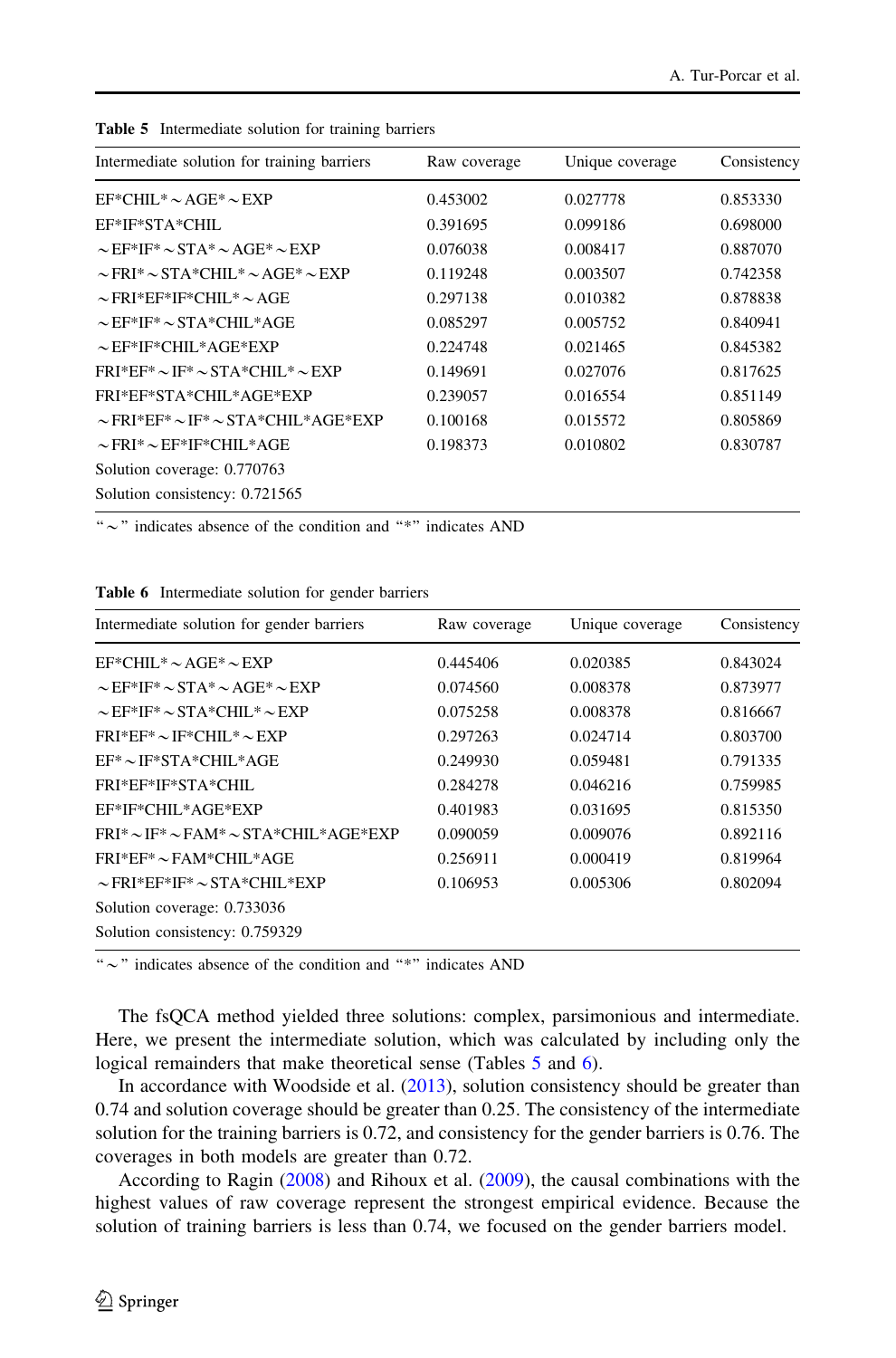The causal conditions with the greatest raw coverages—thereby representing the strongest empirical evidence—are as follows:

- A. EF\*CHIL\* $\sim$  AGE\* $\sim$ EXP
- B. EF\*IF\*CHIL\*AGE\*EXP

The consistency of the solutions is 0.84 and 0.81, respectively, so both values are greater than 0.75 and therefore meet Ragin's [\(2008](#page-14-0)) criterion.

The causal recipe (A) shows that difficulties in securing external financing facing young women entrepreneurs with children and a lack of expectations to expand contributes to gender barriers.

The causal recipe (B) shows that difficulties in obtaining financing (whether internal or external) together with having children in older female entrepreneurs contributes to gender barriers.

## 5 Conclusions

This study had two objectives. The first objective was to extend the literature on barriers faced by women entrepreneurs, and the second objective was to observe differences between results of the same analysis conducted using two statistical methodologies: one quantitative (PLS) and one qualitative (QCA).

All hypotheses were validated using PLS. Notably, however, in hypothesis 3, support from family and friends also presents a barrier to the creation of businesses by women. In this regard, some authors have established that women with greater independence achieve better results in their business activities. Given our results, it seems reasonable to think that women entrepreneurs are forced to achieve their business objectives with complete autonomy.

Regarding the fsQCA methodology, demographic characteristics of age, marital status and having small children are strongly related to the existence of both types of barriers. In addition, the combination of all three (age  $+$  marital status  $+$  children) is a necessary condition for the existence of gender barriers and education and training/infrastructure barriers. Furthermore, access to financing (i.e. internal or external) is also related to difficulties for women entrepreneurs. Finally, business expansion is not a necessary condition, but the combination of this characteristic with other conditions does form part of the gender barriers. Therefore, two of the hypotheses (H1 and H4) remain unconfirmed for education and training/infrastructure barriers, and H4 remains unconfirmed for gender barriers. The fsQCA method thus failed to find a relationship between the conditions studied and the barriers to women entrepreneurship.

Among the main conclusions in Akehurst et al. [\(2012](#page-13-0)) article we can find the following. Firstly, regarding financing, financial support to women affects the motivations and obstacles of her entrepreneurial venture. Secondly, as regards demographic factors, being single has a positive influence on ambition to becoming entrepreneur. Similarly, the age at which women found a firm affects both innate entrepreneurial attitude of the woman entrepreneur as well as the obstacles that she has to face and the success of the firm. Thirdly, female entrepreneurs that own bigger firms and firms that were founded with family loans have a higher success rate.

After performing the PLS analysis, we observe how almost all variables in the study are related to entrepreneurship barriers that women face upon creating their own business. This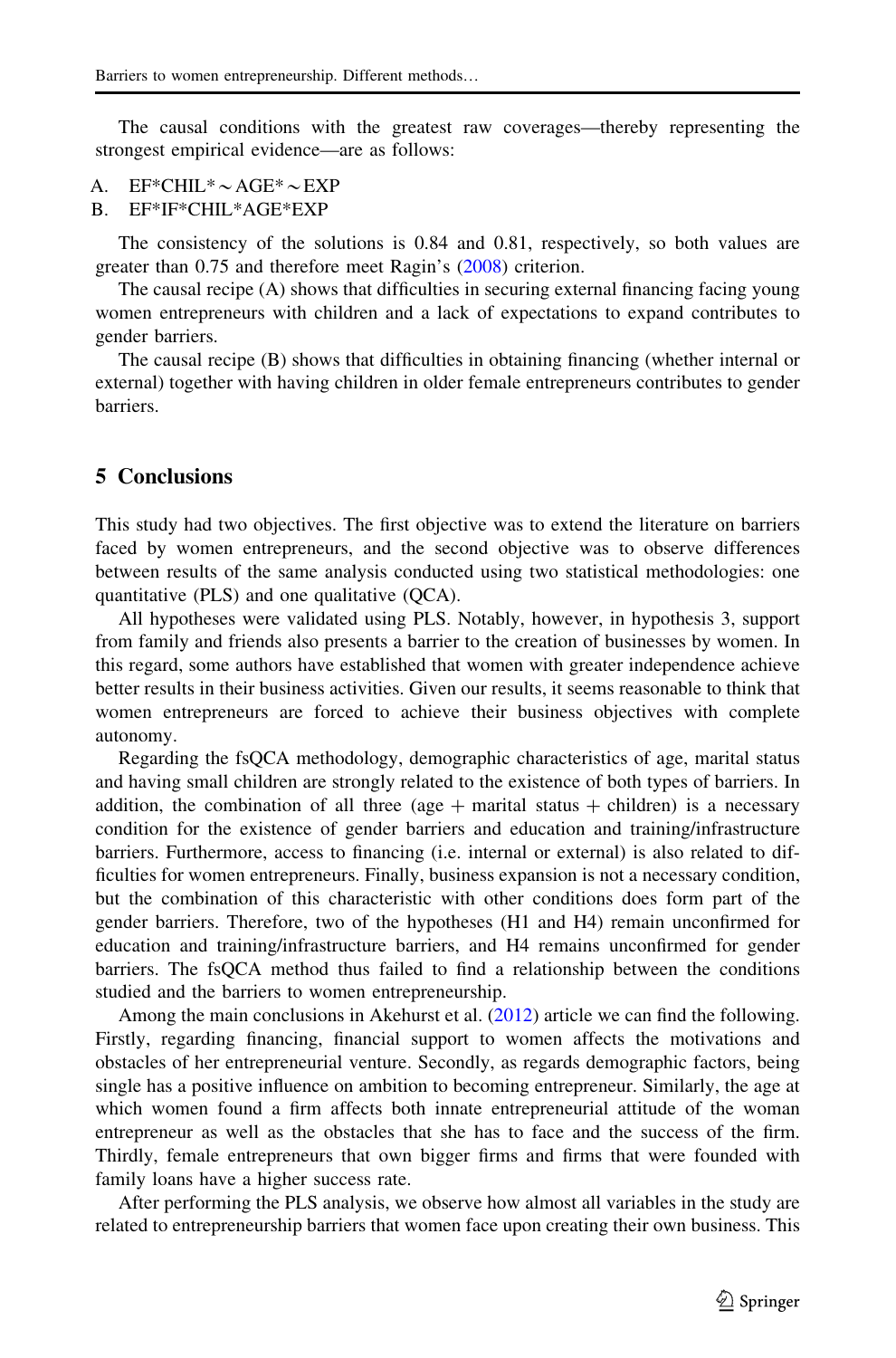<span id="page-13-0"></span>finding suggests that the PLS analysis is less restrictive as regards results than the regression analysis performed in the first study in 2012. On the other hand, regarding the QCA, combinations of variables under study can produce the expected outcome. Thus, three of the variables are necessary conditions to the existence of barriers to creation of business by women. Given that the objective is to find combinations of conditions that produce an outcome (or its absence), the variables observed individually are rendered insignificant.

Finally, this study is not extent from limitations that may offer some suggestions for future research. The results cannot be generalized because, as commented above, the region under study has its own specific characteristics. Future lines of research may include an interregional comparison. Furthermore, a complementary line of research could consist of incorporating other variables that the literature highlights, such as the analysis of the influence of the environment (Huarng et al. [2012\)](#page-14-0) in which women start their activity as a conditioning factor of her entrepreneurship potential.

#### **References**

- Akehurst, G., Simarro, E., Mas-Tur, A.: Women entrepreneurship in small service firms: motivations, barriers and performance. Serv. Ind. J. 32(15), 2489–2505 (2012)
- Bang, Y.H., Yoo, C.K., Lee, I.B.: Nonlinear PLS modeling with fuzzy inference system. Chemometr. Intell. Lab. Syst. 64(2), 137–155 (2002)
- Bang, R.D., Fang, M., Schwartz, S.C., Andress, K.M.: US Patent No. 5,715,325. US Patent and Trademark Office, Washington, DC (1998)
- Barroso, C., Cepeda, G., & Roldán, J.L.: Investigar en Economía de la Empresa: Partial Least Squares o modelos basados en la covarianza. In: Best Papers Proceedings (2005)
- Bates, T.: Restricted access to markets characterizes women-owned businesses. J. Bus. Ventur. 17, 313–324 (2002)
- Berg-schlosser, D.: Determinants of democratic successes and failures in Africa. Eur. J. Politi. Res. 47(3), 269–306 (2008)
- Bruce, D.: Do husbands matter? Married women entering self-employment. Small Bus. Econ. 13, 317–329 (1999)
- Brush, C.G.: Research on women business owners: past trends, a new perspective and future directions. Entrep. Theory Pract. 16(4), 5–30 (1992)
- Brush, C.G., Duhaime, I.M., Gartner, W.B., Stewart, A., Katz, J.A., Hitt, M.A., Alvarez, S.A., Meyer, G.D., Venkataraman, S.: Doctoral education in the field of entrepreneurship. J. Manag. 29, 309–331 (2003)
- Carter, S., Rosa, P.: The financing of male -and female- owned businesses. Entrep. Reg. Dev. 10, 225–241 (1998)
- Carter, S., Shaw, E., Lam, W., Wilson, F.: Gender, entrepreneurship, and bank lending: the criteria and processes used by bank loan officers in assessing applications. Entrep. Theory Pract. 31, 427–444 (2007)
- Cepeda, G., & Roldán, J.L.: Aplicando en la práctica la técnica PLS en la Administración de Empresas. In: Conocimiento y Competitividad. XIV Congreso Nacional ACEDE, pp. 74–8, Murcia (2004)
- Chin, W.W., Marcolin, B.L., Newsted, P.R.: A partial least squares latent variable modeling approach for measuring interaction effects: results from a Monte Carlo simulation study and an electronic mail emotion/adoption study. Inf. Syst. Res. 14(2), 189–217 (2003)
- Coleman, S.: Access to capital and terms of credit: a comparison of men and women-owned small business. J. Small Bus. Manag. 38(3), 37–51 (2000)
- Cowling, M., Taylor, M.P.: Entrepreneurial women and men: two different species? Small Bus. Econ. 16, 167–175 (2001)
- Crilly, D., Zollo, M., Hansen, M.T.: Faking it or muddling through? Understanding decoupling in response to stakeholder pressures. Acad. Manag. J. 55(6), 1429–1448 (2012)
- Cronbach, L.J.: Coefficient alpha and the internal structure of tests. Psychometrika 16, 297–334 (1951)
- DeMartino, R., Barbato, R.: Differences between women and men MBA entrepreneurs: exploring family flexibility and wealth creation as career motivators. J. Bus. Ventur. 18, 815–832 (2003)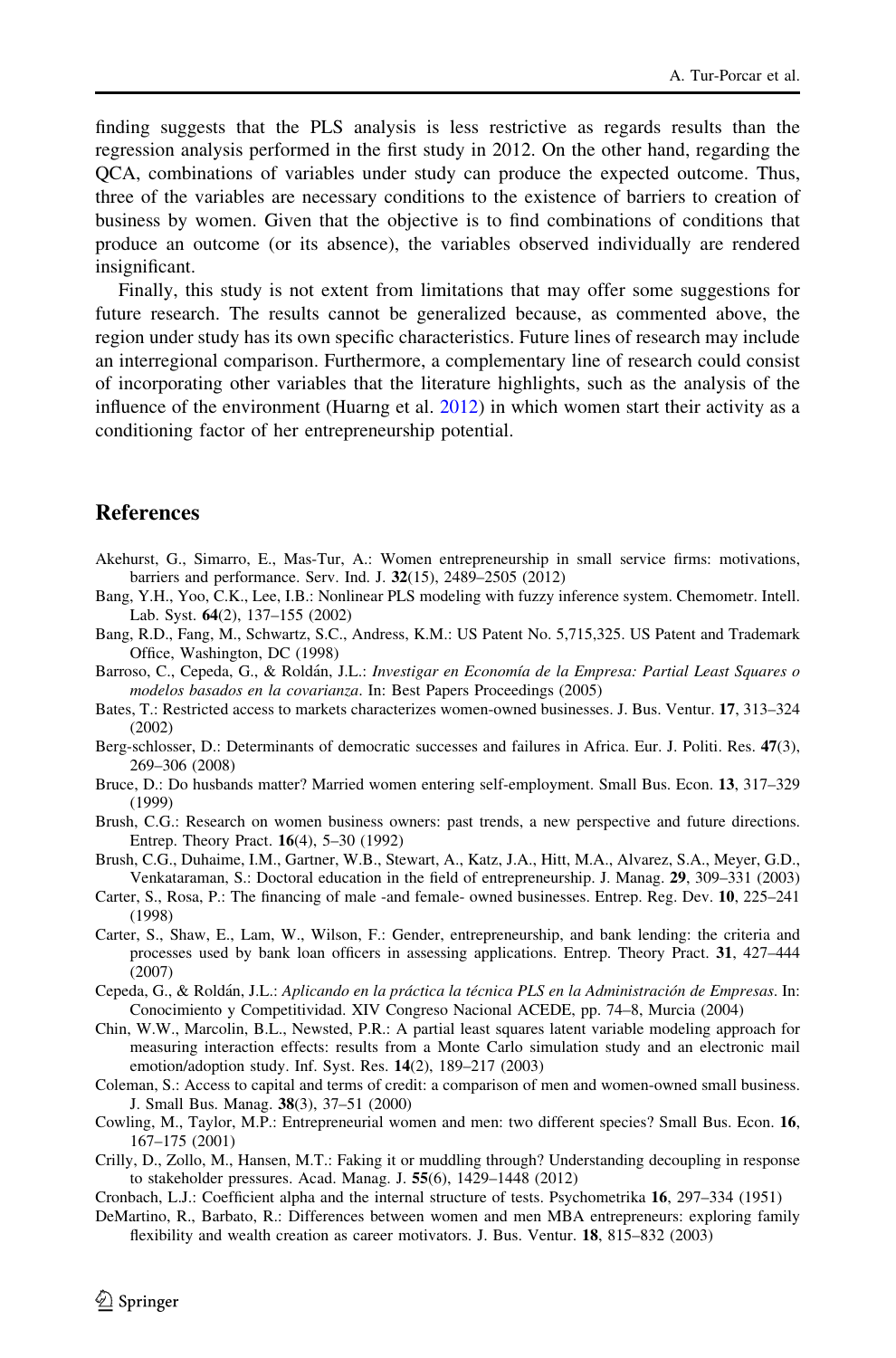- <span id="page-14-0"></span>Du Rietz, A., Henrekson, M.: Testing the female underperformance hypothesis. Small Bus. Econ. 14, 1–10 (2000)
- Eddleston, K.A., Powell, G.N.: The role of gender identity in explaining sex differences in business owners' career satisfier preferences. J. Bus. Ventur. 23(2), 244–256 (2008)
- Fischer, E., Reuber, R., Dyke, L.: A theoretical overview and extension of research on sex, gender and entrepreneurship. J. Bus. Ventur. 8, 151–168 (1993)
- Fiss, P.C.: A set-theoretic approach to organizational configurations. Acad. Manag. Rev. 32(4), 1180–1198 (2007)
- Fiss, Peer C.: Building better causal theories: a fuzzy set approach to typologies in organization research. Acad. Manag. J. 54(2), 393–420 (2011)
- Greckhamer, T., Misangyi, V.F., Elms, H., Lacey, R.: Using QCA in strategic management research: an examination of combinations of industry, corporate, and business unit effects. Organ. Res. Methods 11(4), 695–726 (2008)
- Grofman, B., Schneider, C.Q.: An introduction to crisp set QCA, with a comparison to binary logistic regression. Political Res. Q. 62, 662–672 (2009)
- Henningsson, M., Sundbom, E., Armelius, B.-Å., Erdberg, P.: PLS model building: a multivariate approach to personality test data. Scand. J. Psychol. 42, 399–409 (2001)
- Hertz, N.: Women and Banks Are Female Customers Facing Discrimination. IRRP 2011. Institute for Public Policy Research, London (2011)
- Herron, L., Robinson, R.: A structural model of the effects of entrepreneurial characteristics on venture performance. J. Bus. Ventur. 8, 281–294 (1993)
- Hinz, C.: Women beyond the pale: marital "misfits and outcasts" among Japanese women entrepreneurs. Women's Stud. 33, 453-479 (2004)
- Hisrich, R.D., Brush, C.G.: The Woman Entrepreneur: Implications of Family, Educational, and Occupational Experience. Frontiers of Entrepreneurship Research, pp. 255–270. Babson College, Wellesley (1983)
- Huarng, K.H., Mas-Tur, A., Yu, T.H.K.: Factors affecting the success of women entrepreneurs. Int. Entrep. Manag. J. 8(4), 487–497 (2012)
- Ianello, K.P.: Decisions Without Hierarchy: Feminist Interventions in Organization Theory and Practice. Routledge, New York (1993)
- Kevane, M., Wydick, B.: Microenterprise lending to female entrepreneurs: sacrificing economic growth for poverty alleviation? World Dev. 29, 1225–1236 (2001)
- Lerner, M., Almor, T.: Relationships among strategic capabilities and the performance of women-owned small ventures. J. Small Bus. Manag. 40, 109–125 (2002)
- Morris, M.H., Miyasaki, N.N., Watters, C., Coombes, S.M.: The dilemma of growth: understanding venture size choices of women entrepreneurs. J. Small Bus. Manag. 44(2), 221–244 (2006)
- Nunnally, J.: Psychometric Methods. McGraw, New York (1978)
- Pellegrino, E.T., Reece, B.L.: Perceived formative and operational problems encountered by female entrepreneurs in retail and service firms. J. Small Bus. Manag. 20(2), 15–24 (1982)
- Ogbor, J.O.: Mythicizing and reification in entrepreneurial discourse: ideology-critique of entrepreneurial studies. J. Manag. Stud. 37(5), 605–635 (2000)
- Ordanini, A., Maglio, P.P.: Market orientation, internal process, and external network: a qualitative comparative analysis of decisional alternatives in new service development. Decis. Sci. 40(3), 601–625 (2009)
- Ordanini, A., Parasuraman, A., Rubera, G.: When the recipe is more important than the ingredients a qualitative comparative analysis (QCA) of service innovation configurations. J. Serv. Res. 17, 1094670513513337 (2013)
- Orhan, M.: Women business owners in France: the issue of financing discrimination. J. Small Bus. Manag. 39, 95–102 (2001)
- Ragin, C.C.: The Comparative Method: Moving Beyond Qualitative and Quantitative Strategies. University of California Press, Berkeley (1987)
- Ragin, Charles C.: Fuzzy-Set Social Science. University of Chicago Press, Chicago (2000)
- Ragin, C.C.: Redesigning Social Inquiry: Fuzzy Sets and Beyond. University of Chicago Press, Chicago (2008)
- Ragin, C.C., Davey, S.: fs/QCA [Computer Programme], version 2.5. University of California, Irvine, CA (2014)
- Rey-Martí, A., Porcar, A.T., Mas-Tur, A.: Linking female entrepreneurs' motivation to business survival. J. Bus. Res. 68(4), 810–814 (2015)
- Ribeiro, D.: Modeling the enterprising character of European firms. Eur. Bus. Rev. 15(1), 29–37 (2003a)